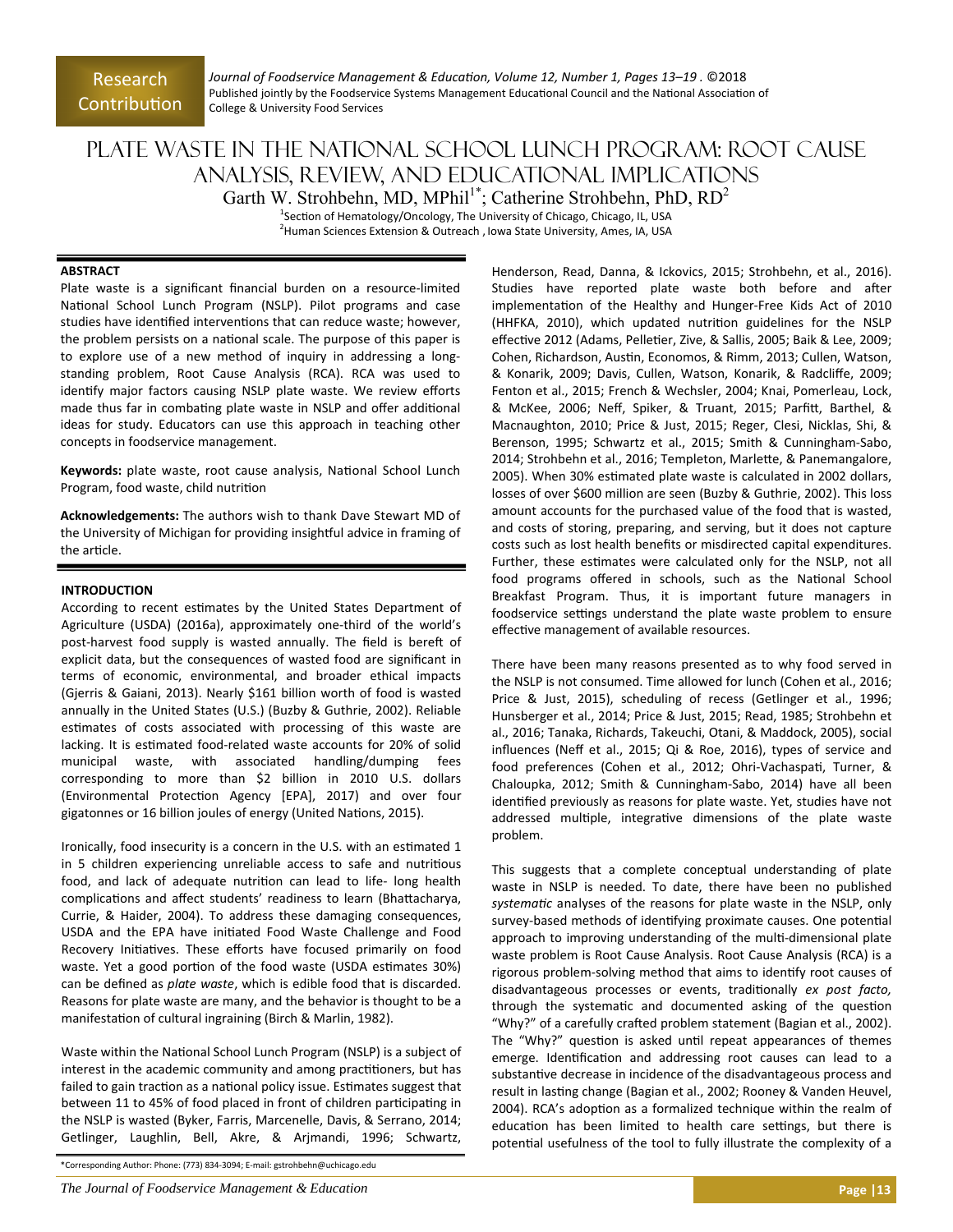question and lead to enhanced levels of inquiry among students in other fields, as well as potential for policy intervention.

In this paper, we utilized RCA, a method novel to the field of foodservice management and child nutrition research, to initiate an in -depth exploration of plate waste in the NSLP. Our goals in this work were: 1) to more comprehensively describe the plate waste problem as presented in the literature from multiple perspectives, 2) review current initiatives to address plate waste, 3) provide recommendations for action steps to combat this problem using a holistic approach, and 4) employ new methodology in child nutrition research and foodservice management education. Findings contribute to the body of knowledge about plate waste in NSLP and effective educational strategies.

## **METHODS**

## **Root Cause Analysis**

RCA process involves 5 key steps: 1) identify problem, 2) identify target population, 3) develop problem statement, 4) perform hypothesis-free "brainstorming" by asking sequential "Why" questions, and 5) validating sampling of findings with experts, either through a "blue ribbon" expert panel or literature search. The problem of plate waste as it impacts those participating in the NSLP focused on a targeted population of students of all ages. The problem statement developed was: "Students waste too much NSLP food". From this statement, identification of root causes was made following a flow chart approach through a series of "Why?" questions. "Why?" questions continued until ideological saturation had been reached, or until particular root causes began reappearing. Of note, branch points were not always mutually exclusive. The process also took into consideration food presented to the population and the environment (operational and social aspects) in which NSLP functions. Because of this, findings were validated by a combination of authors' expertise and review of literature.

# **Data VisualizaƟon**

PowerPoint (Microsoft; Redmond, WA) flowchart development was initially used for documentation of root causes. Flowcharts were developed for each step of root cause analysis, with each linkage in a hierarchical flowchart representing the question "Why?". Data are presented at the level of initial "Why?" question. Space limitations and the overall cumbersome nature of full RCA hierarchy flowchart preclude its publication. Data file of source figure is available upon request.

## **Literature Review**

Next, subjective evaluation of identified causes by the authors (with expertise in foodservice management and school nutrition) was performed and root causes re-clustered into searchable and reviewable domains by use of word cloud (also available upon request). Literature review commenced with individual searches of the format "(Root cause)" + various forms of "waste", "food waste", and "plate waste" + various forms of "school lunch", "school lunch program", "NSLP". Literature reviewed was not limited by discipline. For example, database searches included PubMed and ISI Web of Knowledge in addition to conventional foodservice management publications, such as this journal. There was no date cutoff or country of origin restriction for selected literature. One hundred thirteen references were identified in initial search efforts. Each reference was independently reviewed by authors for content applicability to root cause analysis. References that mentioned NSLP only in passing were not used. Forty-two references were found to have applicability to the results of root cause analysis. Of these, thirty were academic journal articles from the primary literature; three were laws and/or legal analysis; and nine were government reports.

## **RESULTS OF RCA**

The first major branch point of RCA shows that plate waste is a result of insufficient demand, oversupply, and/or an insufficient re‐use of food (Figure 1). Fundamentally these three branch points capture the mismatch of supply and demand and the lack of a diversion plan for prepared food that would otherwise be served.

## **Insufficient Demand**

RCA and subsequent 'Why?' questioning identifies possible reasons for insufficient demand with further investigation listing associated root causes: 1) absence of hunger, 2) presence of hunger but *logistical* inability of the child to eat the food (e.g. lack of time), 3) presence of hunger but *lack of desire* to eat the food (e.g. bad taste), and/or 4) presence of hunger but *dietary inability* to eat the food (e.g. allergy) (Figure 2). Thus, these root causes can be managed into two clusters:

- 1. Unpopular or unsatisfactory food served
- 2. Structural or logistical issues that decrease ability to finish a meal

## **Oversupply**

A similar process was used to investigate the branch labeled as "Oversupply" (Figure 3). Subsequent investigation identified poor procurement, preparation, inventory management, and service practices as possible proximate causes. RCA further delves into the limb of poor procurement to identify these root causes:

- 1. Absence of "smart" procurement practices leading to unnecessary purchases
- 2. Absence of accurate forecasting methods leading to inflated orders
- 3. Lack of feedback about plate waste and incorporation into procured amounts

Inappropriate service practices would include attempting to provide more food to a student who is perceived by staff member to need it or providing a serving that is larger than the recommended portion, either to every student, favored students (such as the student athlete), or to those who come through a serving line when a serving pan of an item is near completion.



Figure 1. Root Cause Analysis of Plate Waste in the National School **Lunch Program** First branch point of root cause analysis beginning from problem statement. In all figures, branch points in the hierarchy represent the question 'Why?' and connect causes.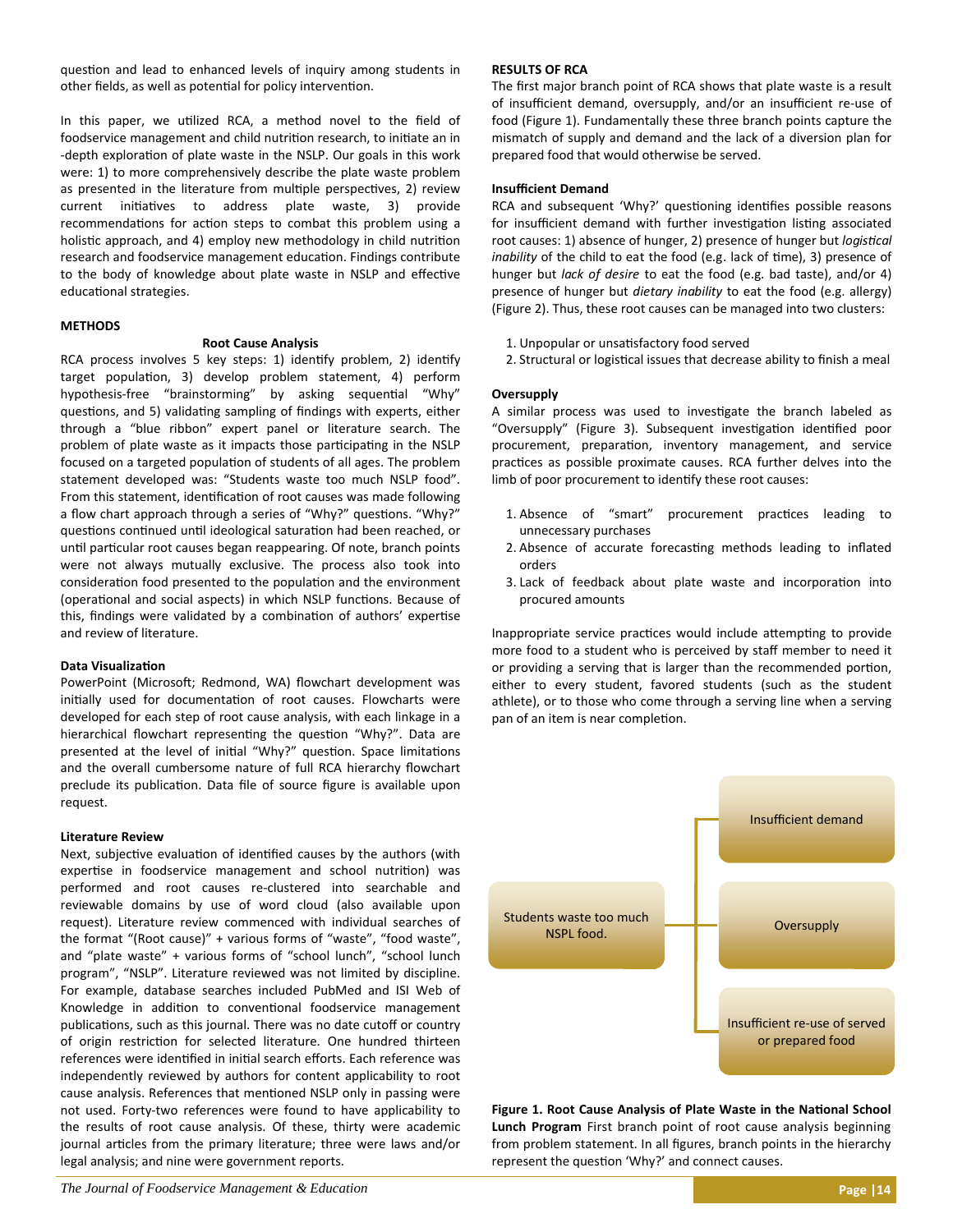

**Figure 2. Insufficient demand and Associated Causes of Plate Waste**  in the National School Lunch Program. Identification of proximate causes of insufficient demand for NSLP food.

## **Insufficient Re‐use**

The third major branch of the RCA was insufficient re-use of NSLP food. RCA identified reasons such as insufficient knowledge or ability to re-use served food, unrecognized need for donation, insufficient incentives for donation or re-use, and/or absence of structural or logistical support for donation or re-use (Figure 4). Further analysis revealed root causes of:

- 1. Lack of education about food insecurity in the community
- 2. Local health agency restrictions regarding re-use of served foods
- 3. Costs associated with storage and security of reusable food
- 4. Lack of policy encouraging food donation/reuse

Results from this RCA of plate waste in NSLP show the complexity of the issue and how best foodservice management practices are important tools in reduction efforts. The RCA process provided a visual representation of the integrative aspects of plate waste. From these findings a discussion and review of current and proposed strategies to minimize plate waste evolves.

# **REVIEW AND DISCUSSION**

The visual representation of the RCA process can be a useful tool in presenting complex problems. The RCA approach can encourage students' critical thinking and analytical skills with investigation of a particular problem. Findings from this RCA showed plate waste is a result of insufficient demand, oversupply, and/or an insufficient re‐ use of food. From these findings a discussion and review of current and proposed strategies to minimize plate waste evolves.

## **Addressing Insufficient Demand**

RCA investigation revealed that effective strategies could include changing the food that ends up on plates. Potential strategies include use of offer versus serve; increased exposure of students to food items; implementation of fruit and vegetable programs; and changing structure of the meal program, such as meal time scheduling to promote increased appetite.

**Offer versus Serve:** Root cause analysis revealed, as above, that one cause of plate waste is students literally having too much on their plates (USDA, 2015). Offer versus serve (OVS) and serve only (SO) are approaches used in many schools through salad bars and other self‐ service food bars. The literature is mixed on impact of these on reducing plate waste, perhaps due to variations in data collection procedures and difficulty in comparing amongst different portion sizes. In a case study investigating plate waste associated with recess scheduling (Strohbehn et al., 2016) found selection time was lengthened at self-service food bars, thus contributing to plate waste due to *logistical inability* to consume food in remainder of lunch period. Other work in this area has failed to show a statistically significant increase in fruit and vegetable consumption when served



**Figure 3. Oversupply and Associated Causes of Plate Waste in the**  National School Lunch Program. Identification of proximate causes of oversupply of NSLP food.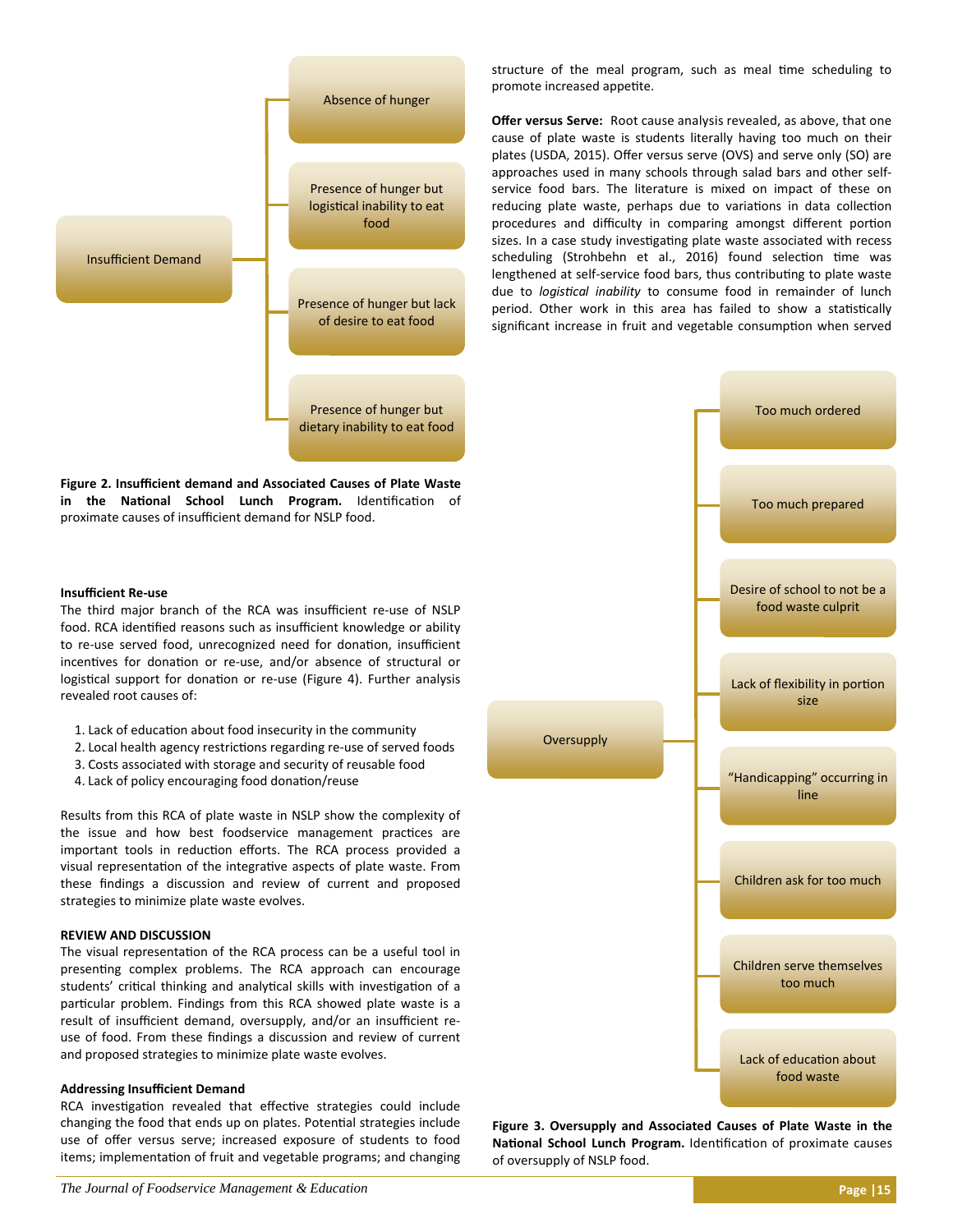via salad bar (Adams et al., 2005). While findings from published research may show mixed results of plate waste, it has been noted that increased choices, and subsequently greater exposure of foods to students, may have positive impacts on customer satisfaction and students' nutrition education.

**Increased exposure:** While results have been mixed regarding consumption of fruits and vegetables with OVS, researchers have hypothesized that SO could actually reduce waste because of more frequent exposure (Birch & Marlin, 1982). More recently, school garden literature shows greater engagement by students with fruits and vegetables leads to increased consumption (Heim, Stang, & Ireland, 2009). While anecdotal evidence from practitioners clearly



**Figure 4. Insufficient Re‐use of Plated and Served Food and**  Associated Causes of Plate Waste in the National School Lunch Program. Identification of proximate causes of insufficient re-use of plated and served NSLP food.

communicates the need to be patient with new menu offerings to allow students time to recognize and accept new foods, published research was not found in a review of the literature.

**Fresh Fruits and Vegetables Program:** The Fresh Fruit and Vegetable Pilot Program (FFVP) of 2002 was meant to encourage consumption of fresh fruits and vegetables through improved availability by subsidizing costs incurred by schools to purchase these foods. With a FFVP, fresh fruits and vegetables are served outside of normal NSLP and SBP service times. Reported availability of fresh fruits and vegetables to elementary schools through FFVP has been a success (Ohri-Vachaspati et al., 2012) but no plate waste statistics have been published. The increased availability and reported increased consumption have no known bearing on NSLP plate waste, although arguments could be made that it increases lunchtime plate waste (as expected availability of fresher fruits/vegetables later in the day results in less consumption at lunch) or that FFVP decreases plate waste (because increased exposure may improve kids' intake of fruits and vegetables in the NSLP context) (Birch & Marlin, 1982; Cullen et al., 2009; Heim et al., 2009).

Logistical Reforms: Infrastructure considerations, including but not limited to the amount of time children have to eat, time of day that lunch is served, and placement of recess in relation to the lunch period are thought to influence student consumption of NSLP food. Often, building administrators who may not be aware of resultant impact on plate waste make scheduling decisions regarding lunch periods.

**Recess Before Lunch (RBL):** Given the possibility that it *could potenƟally*  decrease plate waste – and owing to prior data showing positive feedback from school teachers and administrators  $-$  recess before lunch (RBL) is considered best practice for its ability to decrease plate waste, increase consumption of school lunch, and calm lunchroom and afternoon classroom environments. However, it is important to note that different approaches to plate waste collection and measurement were used in these studies, which may explain variations in specific findings. Further, studies occurred in different geographic locations in which weather conditions may have affected appetites of students. The impact of environmental factors may also have affected results, as previously noted (Strohbehn et al., 2016).

**Increasing Length of Lunch Period:** No federal standards exist as to the length of time available to students for lunch although each state agency that administers the NSLP recommends suitable time periods. Findings from the School Nutrition Association's (SNA) *State of School Nutrition 2016* survey (School Nutrition Association, 2016), which included responses from nearly 1,000 SNA member school districts nationwide, showed a median lunch period of 25 minutes for elementary schools and 30 minutes for middle and high schools. Lunch periods also included travel time from the classroom to the cafeteria, handwashing stops, time spent in line to get a meal, and service or selection of meal items. Thus, actual times available for food and beverage consumption varied (Cohen et al., 2016). "Grab and go" options, meal bundles, vending machine dispensing, and a scramble system (component stations) rather than a single line of service have all been used successfully by innovative programs. Anecdotally, some school nutrition program directors have calculated the cost of food wasted due in part to limited time available to eat and provided building administrators with this information as they make their case for scheduling changes. Other logistical issues may relate to number of students and classes served in the building cafeteria, which in many schools is also used for other educational purposes such as gym class or music lessons. All of these issues require further study to measure their impact on plate waste.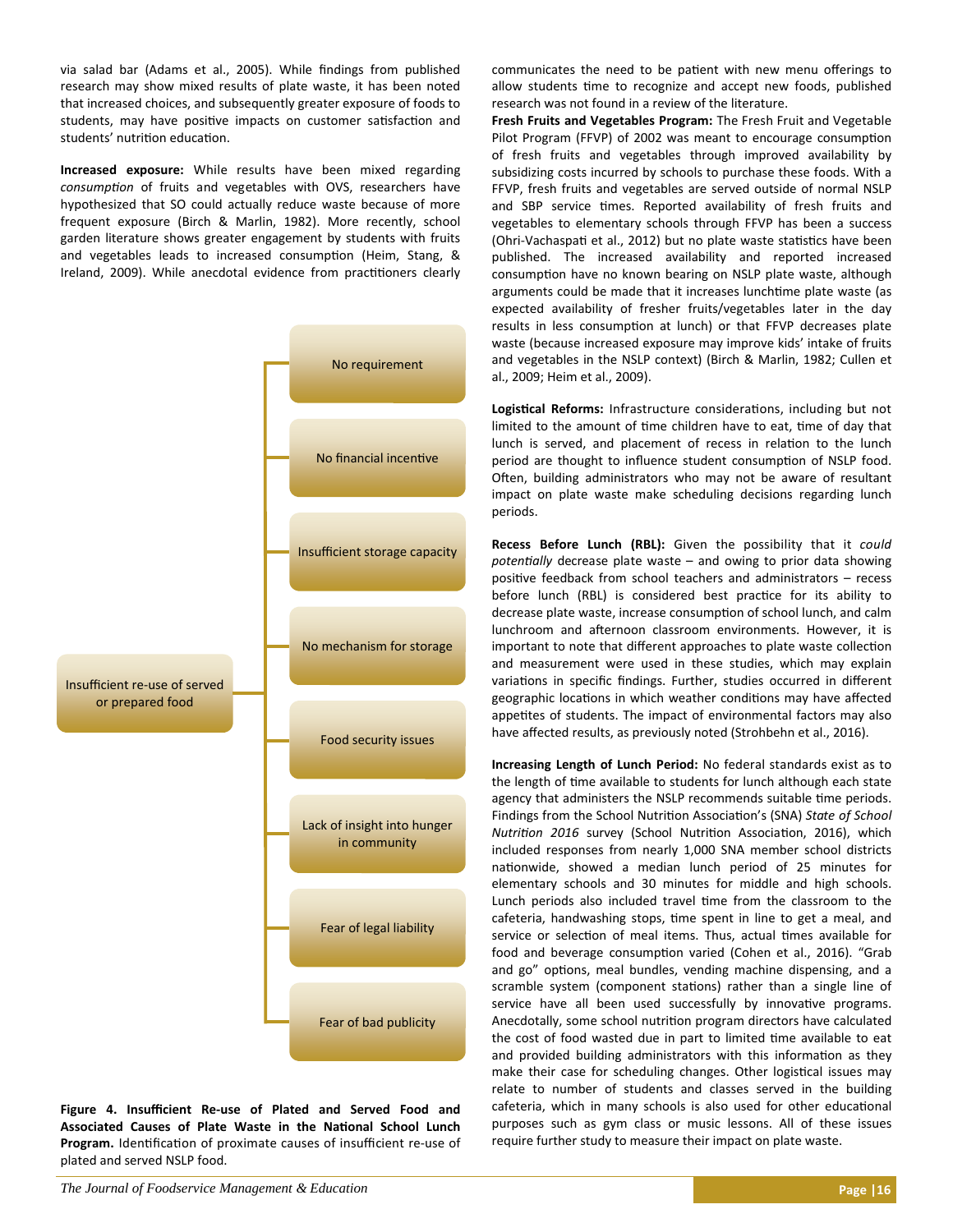## **Addressing Oversupply**

In our literature search, we found no academic journal articles objectively measuring the effect of supply-sided changes to NSLP on plate waste. Control of amount of prepared product preparation through use of batch cooking or cooking to the line not only avoids overproduction of food items, but can lead to quality improvements. Thus, this is considered a best practice as forecasted production amounts are typically based on historical records and do not always account for scheduling changes (e.g. class field trips) or weather changes that might affect student selections.

Plate waste findings post-HHFKA have been mixed. One study (Schwartz et al., 2015) found no increases in plate waste whereas another (Byker, Pinard, Yaroch, & Serrano, 2013) showed increases in plate waste of vegetables, entrees, and milk. The increase in plate waste may be due to a required serving of either fruit or vegetable in order for the meal to be considered reimbursable. As noted, findings from plate waste studies can be influenced by a number of factors such as menu, weather, and other logistical considerations.

## **Addressing Insufficient Re‐use**

With concerns of plate waste in our society coupled with increasing numbers of individuals considered food insecure, there is attention to re‐use of food that has been served (typically because of requirements to meet standards for a reimbursable meal), but uneaten. Food Code regulations specify which types of food and package forms can be re-served after first presented to customers; generally shelf stable packaged foods, such as individual packed condiments or snacks are allowed. Other considerations for NSLP pertain to social impacts on students; is there pressure to donate foods they have been served?

Donation Policy: The Federal Food Donation Act of 2008 required Federal Agencies with > \$25,000 in total purchases to make provisions encouraging contractors to donate excess apparently wholesome foods in all contracts ("Federal Food Donation Act 2008," 2008). While the Federal Food Donation Act of 2008 at present time does not apply to NSLP participants and does not occur at the State level, the existence of this policy demonstrates the role of government intervention. Reimbursement in the NSLP occurs on the basis of reimbursable meals *served*, not reimbursable meals (or reimbursable nutrients) *consumed*. Districts may be concerned regarding safety and resultant liability risk with food donations. Both perishable and nonperishable served items may be eligible for donations depending on local regulations. Donor liability is limited through the Bill Emerson Good Samaritan Food Donation Act of 1996 ("Conversion to Permanent Law of Model Good Samaritan Food Donation Act and Transfer of that Act to Child Nutrition Act of 1966," 1996). In short, the Act eliminates the civil and criminal liability arising from the nature, age, packaging, or condition of apparently wholesome food donated in good faith by a School Lunch Program to a nonprofit organization. Further efforts put in place by the EPA aim to reduce waste through the creation of non-financial awards for sustainable food management with its Food Recovery Challenge launched recently (2017).

**Sharing Tables:** The concept behind the Sharing Table is to have a dedicated cart or table on which students can place selected but unconsumed food or beverage items for use by other students at no charge. Concerns exist about the use of Sharing Tables including proper food handling and storage (addressing cross-contamination and temperature abuse concerns), over-selection from OVS arrangements for the purpose of donation, and allergen exposure (though limiting donation to prepackaged foods mitigates this risk). No academic studies addressing effects of Sharing Tables on plate waste or total food waste were found in the literature. A recent USDA Child Nutrition Program memo released in June 2016 noted Sharing Tables was an innovative strategy to reduce plate waste but implementation was under jurisdiction of state and local health codes (USDA, 2016d). The memo stressed Sharing Table use was for purposes of addressing plate waste and reinforced for program administrators that frequent issues of plate waste should be addressed through better management practices of menu planning and production controls. The U.S. Food and Drug Administration issues a set of recommendations regarding safe food handling practices in the biannual Food Code. State and local health agencies use Food Code as guidance in establishing regulations. Food Code 2013 (and previous versions) allows re-service of shelf stable, unopened packaged foods and re‐service of unopened Temperature Control for Safety foods, such as milk cartons, if product is kept at safe temperatures and time controls are monitored (FDA, 2013). Multiple handlings of food packages may present risks of viral illnesses. Thus, it is recommended health inspectors be involved in discussions about starting a Sharing Table at a school and clear guidance be provided at each building. In addition to food safety, other concerns have been noted related to students' motivations to donate. Students may over‐purchase or over‐self‐serve foods in order to achieve a "feel good" return or be perceived as doing something good by a respected teacher or other role model, thus potentially increasing total food waste. Or, there may be subtle social pressure placed on students to share; if they do not students may feel at risk of being labeled selfish. USDA Food and Nutrition Service has many resources to assist district child nutrition program administrators and local school boards in policy development (USDA, 2017).

## **CONCLUSIONS AND APPLICATIONS**

Plate waste in NSLP is a multifaceted problem. Use of an exploratory data collection approach called Root Cause Analysis provides an integrated view of the factors associated with the problem. In this paper, a wide array of strategies and potential policy interventions aimed at reducing NSLP plate waste has been presented. Most of plate waste research to date has focused on impacts of interventions aimed at increasing consumption, while those interventions aimed at promoting the re-use of prepared food have not been studied. As a result of this RCA, identification of potential pilot projects are presented in Table 1. Potential pilots could assess effectiveness of pre ‐ordering and/or pre‐serving reimbursable components of meals to increase the amount of time available for consumption. Another pilot might abandon the traditional 'check out' line in favor of mobile checkout that occurs at the table while students eat.

Oversupply may continue to be problematic, as operators want to ensure customer satisfaction with availability of choices. Accurate record keeping is essential. Production records should include amounts forecasted, prepared, and served along with contextual data

| Table 1. Potential Pilot Projects to Address Secondary Causes<br><b>Associated with Root Cause of Oversupply.</b> |                                                                                                                   |
|-------------------------------------------------------------------------------------------------------------------|-------------------------------------------------------------------------------------------------------------------|
| <b>Secondary Cause</b>                                                                                            | <b>Potential Pilot Project</b>                                                                                    |
| Too much food<br>ordered                                                                                          | Smart ordering systems<br>Staff training                                                                          |
| Too much food<br>prepared                                                                                         | Forecasting analysis<br>Batch cooking<br>Staff training<br>$\bullet$                                              |
| Over portioning at<br>self-service                                                                                | Classroom education about plate waste<br>$\bullet$<br>Point of sale models<br>Adjustment of serving utensils<br>٠ |

*The Journal of Foodservice Management & Education* **Page |17**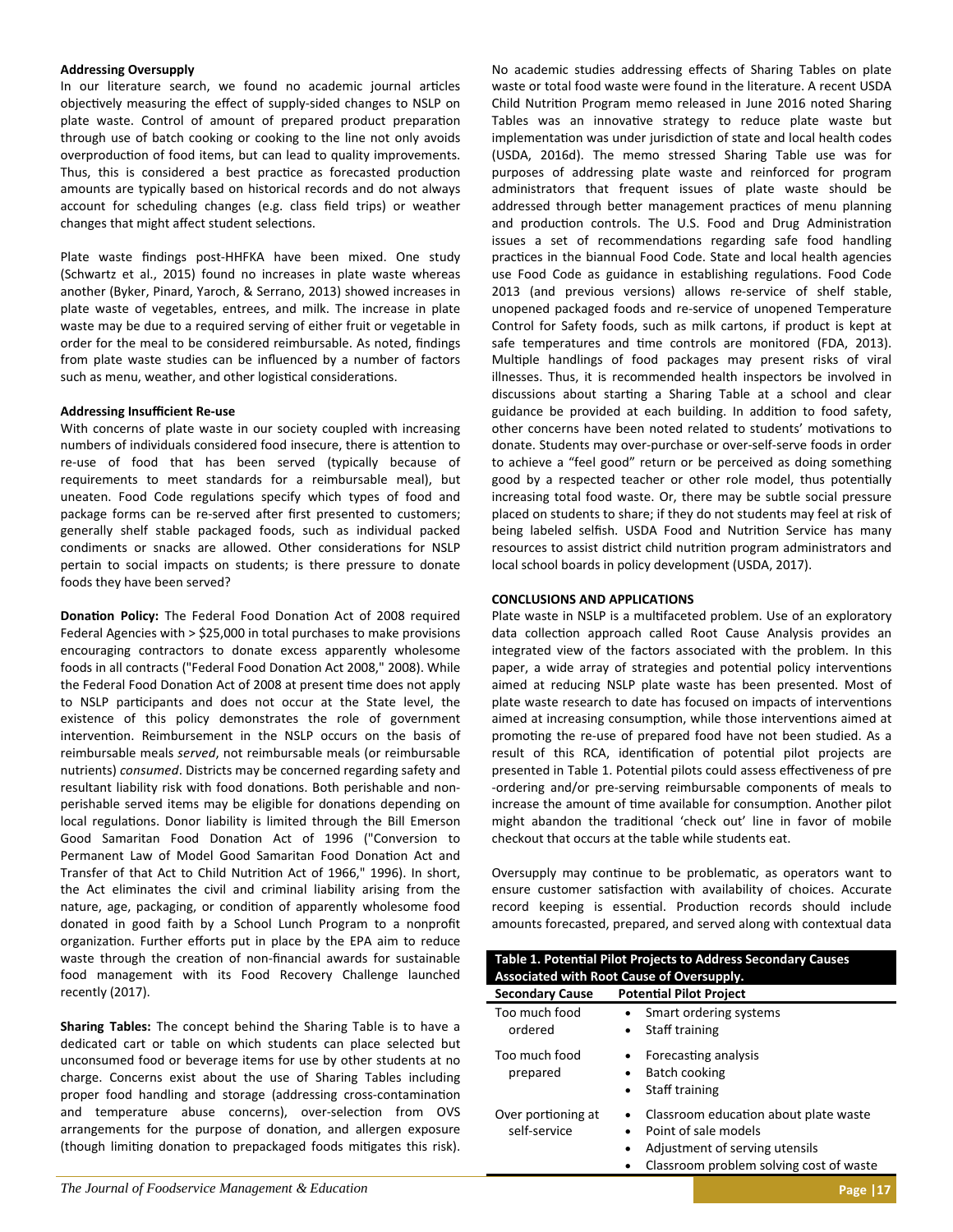such as weather conditions, scheduled field trips or other information that may have affected supply and demand. Care should also be taken by school nutrition program administrators to incorporate ordering and forecasting methods that reflect local popularity indexes of menu choices that might result in less waste, recognizing other variables also affect consumption. A recent USDA Food and Nutrition Service (FNS) webinar offering guidance on the topic provided continuing education to program administrators (USDA, 2016c). Further, experimentation with smart ordering systems, real-time inventory analysis, and improved seasonally adjusted data collection and analysis methods aimed at reducing oversupply and freeing up physical space in the kitchen should be considered. Incorporation of batch cooking, or "just in time" preparation will result in higher quality products and capability to "cook to the line".

With respect to re-use of food, the impact of Sharing Tables on plate waste and incorporation of donation policies into procurement processes are potential avenues forward. USDA (2016d) has begun the step of formalizing donation policy with the June 2016 memo about Sharing Tables; additional resources to educate all relevant stakeholders, including parents/guardians and students, into the benefits and proper processes of donations of prepared food as well as relief from legal liability may be helpful. The challenges with published studies on plate waste indicate the value of local data. To avoid some of difficulties noted such as labor-intensive weight-and volume-based collections of plate waste, less logistically disruptive technologies such as digital photography and analysis might be considered (Connors & Bednar, 2015). Research investigating actual costs of plate waste would be helpful information for nutrition program and school building administrators as this data may influence decisions related to meal timing or menus.

The problem of plate waste is complicated as it encompasses environmental and social issues. Is the problem of plate waste within the NSLP large enough to justify the costs of solving it, given that some degree of food waste is to be expected (Buzby & Guthrie, 2002)? Given the mission of NSLP is to provide safe and nutritious food to children and that the program operates within an educational setting preparing students of today to become productive members of society, the argument could be made that addressing the problem of plate waste is justified. This analysis of plate waste in the NSLP identified multiple root causes of the problem, some of which have previously been studied as well as others that have not.

In this study, we show that RCA is a useful tool for educators and practitioners (current and future) in addressing issues of concern, in this case the problem of plate waste. Instructors in foodservice management programs may consider use of RCA to explore other multi-faceted problems, such as employee turnover, or gaps between employee training and practices. Small groups of students could conduct an RCA, develop flow charts, discuss identified clusters based on class lectures and review of literature, and propose action steps or policy interventions, similar to the pilot projects identified in Table 1. The use of RCA in the classroom can challenge students' critical thinking and evaluation skills and lead to creation of original work.

## **REFERENCES**

- Adams, M. A., Pelletier, R. L., Zive, M. M., & Sallis, J. F. (2005). Salad bars and fruit and vegetable consumption in elementary schools: A plate waste study. Journal of the American Dietetic Association, 105(11), 1789-1792. doi: 10.1016/j.jada.2005.08.013
- Bagian, J. P., Gosbee, J., Lee, C. Z., Williams, L., McKnight, S. D., & Mannos, D. M. (2002). The Veterans Affairs root cause analysis system in action. *Journal on Quality Improvement, 28*(10), 531‐545. Retrieved from https://www.ncbi.nlm.nih.gov/pubmed/12369156
- Baik, J. Y., & Lee, H. (2009). Habitual plate‐waste of 6‐ to 9‐year‐olds may not be associated with lower nutritional needs or taste acuity, but undesirable dietary factors. Nutrition Research, 29(12), 831-838. doi: 10.1016/j.nutres.2009.10.009
- Bhattacharya, J., Currie, J., & Haider, S. (2004). Poverty, food insecurity, and nutriƟonal outcomes in children and adults. *Journal of Health Economics, 23*, 839‐862. doi: 10.1016/j.jhealeco.2003.12.008
- Birch, L. L., & Marlin, D. W. (1982). I don't like it; I never tried it: Effects of exposure on two-year-old children's food preferences. Appetite, 3(4), 353‐360. doi: 10.1016/s0195‐6663(82)80053‐6
- Buzby, J. C., & Guthrie, J. F. (2002). Plate waste in school nutrition programs: Final report to Congress, E‐FAN‐02‐009. *U.S. Department of Agriculture, Economic Research Service BulleƟn, 20*. Retrieved from hƩp:// www.d11.org/FNS/Recess%20Before%20Lunch/efan02009%20Plate% 20Waste%20Study.pdf
- Byker, C. J., Farris, A. R., Marcenelle, M., Davis, G. C., & Serrano, E. L. (2014). Food waste in a school nutrition program after implementation of new lunch program guidelines. Journal of Nutrition Education and Behavior, *46*(5), 406‐411. doi: 10.1016/j.jneb.2014.03.009
- Byker, C. J., Pinard, C. A., Yaroch, A. L., & Serrano, E. L. (2013). New NSLP guidelines: challenges and opportunities for nutrition education practitioners and researchers. Journal of Nutrition Education and *Behavior, 45*(6), 683‐689. doi: 10.1016/j.jneb.2013.06.004
- Cohen, J. F., Jahn, J. L., Richardson, S., Cluggish, S. A., Parker, E., & Rimm, E. B. (2016). Amount of time to eat lunch is associated with children's selection and consumption of school meal entree, fruits, vegetables, and milk. Journal of the Academy of Nutrition and Dietetics, 116(1), 123-128. doi: 10.1016/j.jand.2015.07.019
- Cohen, J. F., Richardson, S., Austin, S. B., Economos, C. D., & Rimm, E. B. (2013). School lunch waste among middle school students: Nutrients consumed and costs. American Journal of Preventative Medicine, 44(2), 114‐121. doi: 10.1016/j.amepre.2012.09.060
- Cohen, J. F., Smit, L. A., Parker, E., Austin, S. B., Frazier, A. L., Economos, C. D., & Rimm, E. B. (2012). Long‐term impact of a chef on school lunch consumption: Findings from a 2-year pilot study in Boston middle schools. Journal of the Academy of Nutrition and Dietetics, 112(6), 927-933. doi: 10.1016/j.jand.2012.01.015
- Connors, P., & Bednar, C. (2015). Middle school cafeteria food choice and waste prior to implementation of Healthy, Hunger-Free Kids Act changes in the National School Lunch Program. Journal of Child Nutrition & *Management, 39*(2). Retrieved from https://schoolnutrition.org/ uploadedFiles/5\_News\_and\_Publications/4\_The\_Journal\_of\_Child\_Nutri tion and Management/Fall 2015/
- MiddleSchoolCafeteriaFoodChoiceandWastePriortoImplementation.pdf Conversion to Permanent Law of Model Good Samaritan Food Donation Act and Transfer of that Act to Child Nutrition Act of 1966, United States Congress, 104 Congressional Record. 3011‐3012 (1996).
- Cullen, K. W., Watson, K. B., & Konarik, M. (2009). Differences in fruit and vegetable exposure and preferences among adolescents receiving free fruit and vegetable snacks at school. *Appetite*, 52(3), 740-744. doi: 10.1016/j.appet.2009.04.001
- Davis, E. M., Cullen, K. W., Watson, K. B., Konarik, M., & Radcliffe, J. (2009). A fresh fruit and vegetable program improves high school students' consumption of fresh produce. Journal of the American Dietetic *AssociaƟon, 109*(7), 1227‐1231. doi: 10.1016/j.jada.2009.04.017
- Federal Food Donation Act 2008, United States Congress, 110 Congressional Record. 2314‐2315 (2008).
- Fenton, K., Rosen, N. J., Wakimoto, P., Patterson, T., Goldstein, L. H., & Ritchie, L. D. (2015). Eat lunch first or play first? Inconsistent associations with fruit and vegetable consumption in elementary school. *Journal of the Academy of NutriƟon and DieteƟcs, 115*(4), 585‐592. doi: 10.1016/ j.jand.2014.10.016
- French, S. A., & Wechsler, H. (2004). School-based research and initiatives: Fruit and vegetable environment, policy, and pricing workshop. *PreventaƟve Medicine, 39 Suppl 2*, S101‐107. doi: 10.1016/ j.ypmed.2003.10.007
- Getlinger, M. J., Laughlin, C. V. T., Bell, E., Akre, C., & Arjmandi, B. H. (1996). Food waste is reduced when elementary-school children have recess before lunch. *Journal of the American Dietetic Association, 96*(9), 906-908. doi: 10.1016/s0002‐8223(96)00245‐3